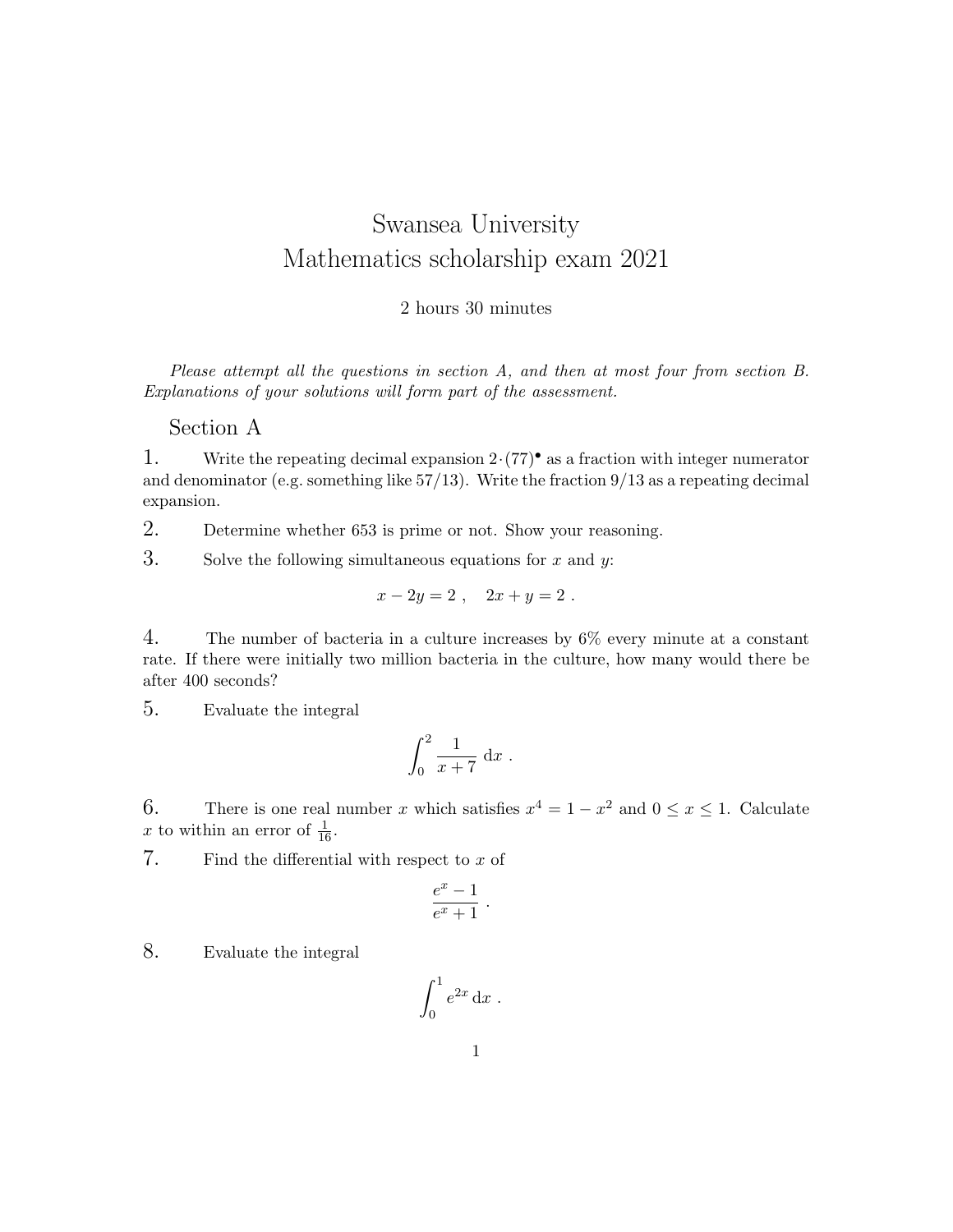9. A triangle has sides 4, 6 and 8. What is the size of the angle opposite the side of length 4?

10. Given that  $x = 3$  is a root of the cubic  $x^3 - 4x^2 + 2x + 3$ , find the other two roots.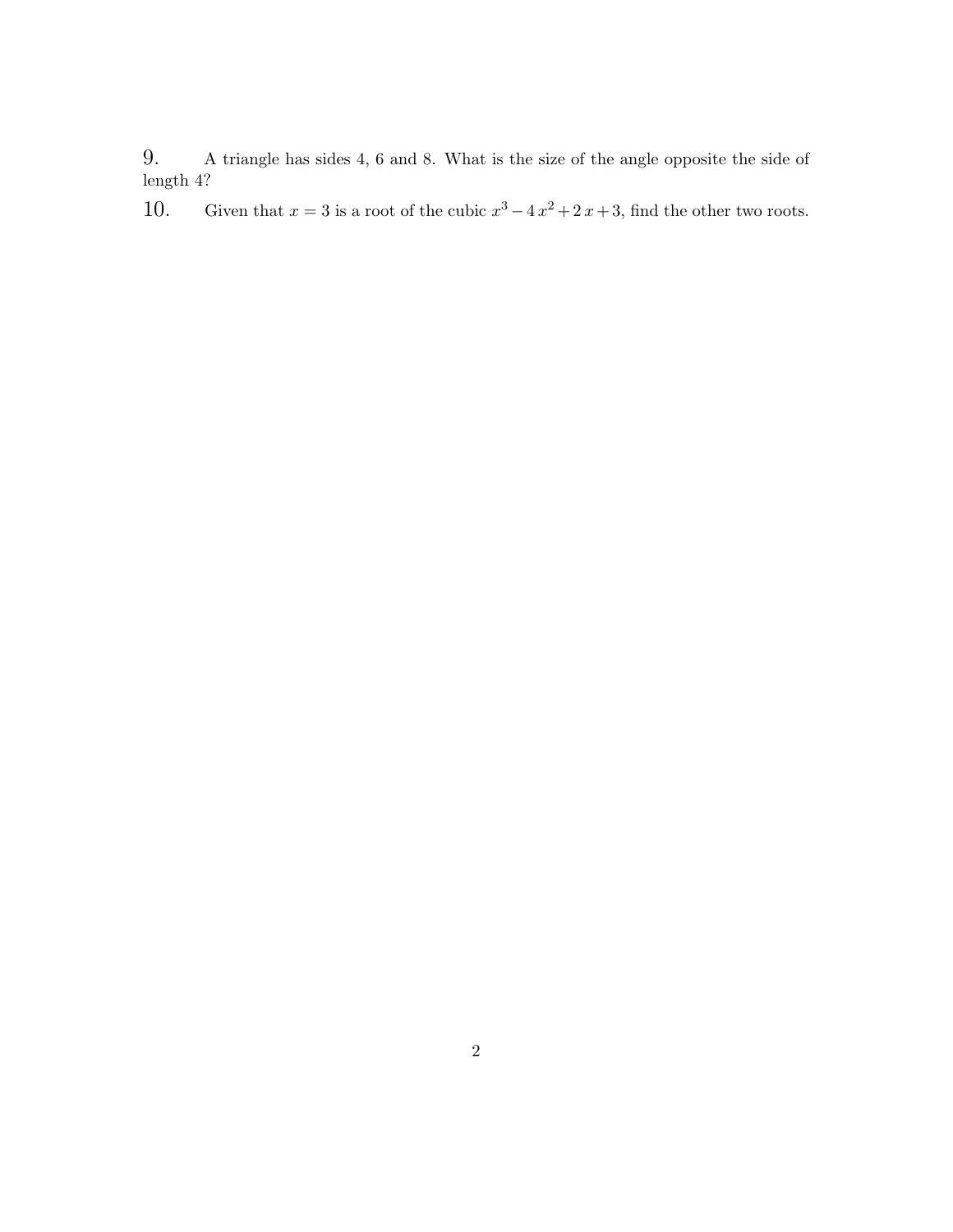## Section B

1. The function  $f(x)$  is defined for real  $x \neq 0$  by the formula

$$
f(x) = 2x + \frac{1}{x}.
$$

- (a) For which real values y is there a solution to the equation  $f(x) = y$ ?
- (b) If  $x \geq 1$ , show that  $f(x+1) \geq f(x)+1$ .

(c) For which real values x do we have  $f(x) > x$ ?

2. A ball is projected from ground level with a speed u at an angle of  $30°$  to the horizontal. Two seconds later the ball is observed to be travelling at an angle  $\theta$  to the horizontal where

$$
\tan \theta = \frac{1}{4}.
$$

Find  $u$  in terms of the acceleration due to gravity  $g$ .

3.

a) State the principle of induction (any version will do).

b) The following sum is given by a formula for  $n \geq 0$ , for some constants A and B:

$$
\sum_{m=0}^{n} (4m+3) = 2n^2 + An + B.
$$

Find the constants A and B.

c) Prove by induction that the formula, with your given values of  $A$  and  $B$ , gives the correct value for the sum for all  $n \geq 0$ .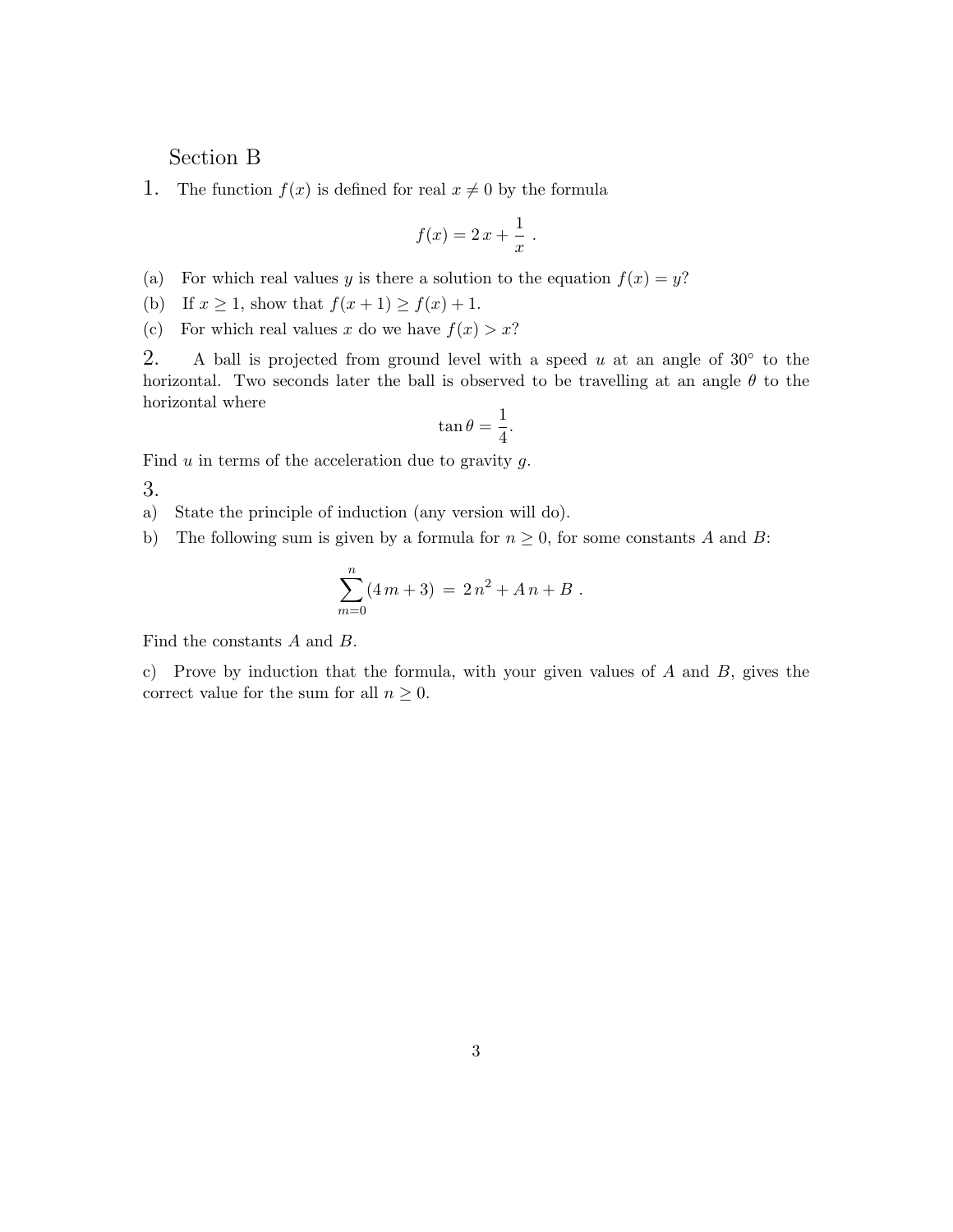4. A metal plate has four sides, one (length a metres) horizontal, two (length b and  $a + b$ metres) vertical, and the fourth at 45◦ to the others.



a) What is the area of the plate? What is the length of the perimeter of the plate?

b) The length of the perimeter of the plate is fixed at 2 metres. Find a formula for  $b$  in terms of a which ensures that the length of the perimeter has this value.

c) Given that the length of the perimeter of the plate is fixed at 2 metres, find the value of a which maximises the area of the plate, and the maximum area of the plate.

5. A particle of mass m rests on a horizontal plank of wood. The coefficient of friction between the particle and the plank is  $\mu$ . The plank is slowly inclined until the particle is on the point of slipping at which point the angle between the plank and the horizontal is given by  $\theta$ .

The plank is then replaced by a second much rougher plank. The coefficient of friction between the particle and the new plank is  $3\mu$ . Again the plank is inclined until the particle is on the point of slipping at which point the angle between the plank and the horizontal is  $2\theta$ .

Find the values of  $\theta$  and  $\mu$ .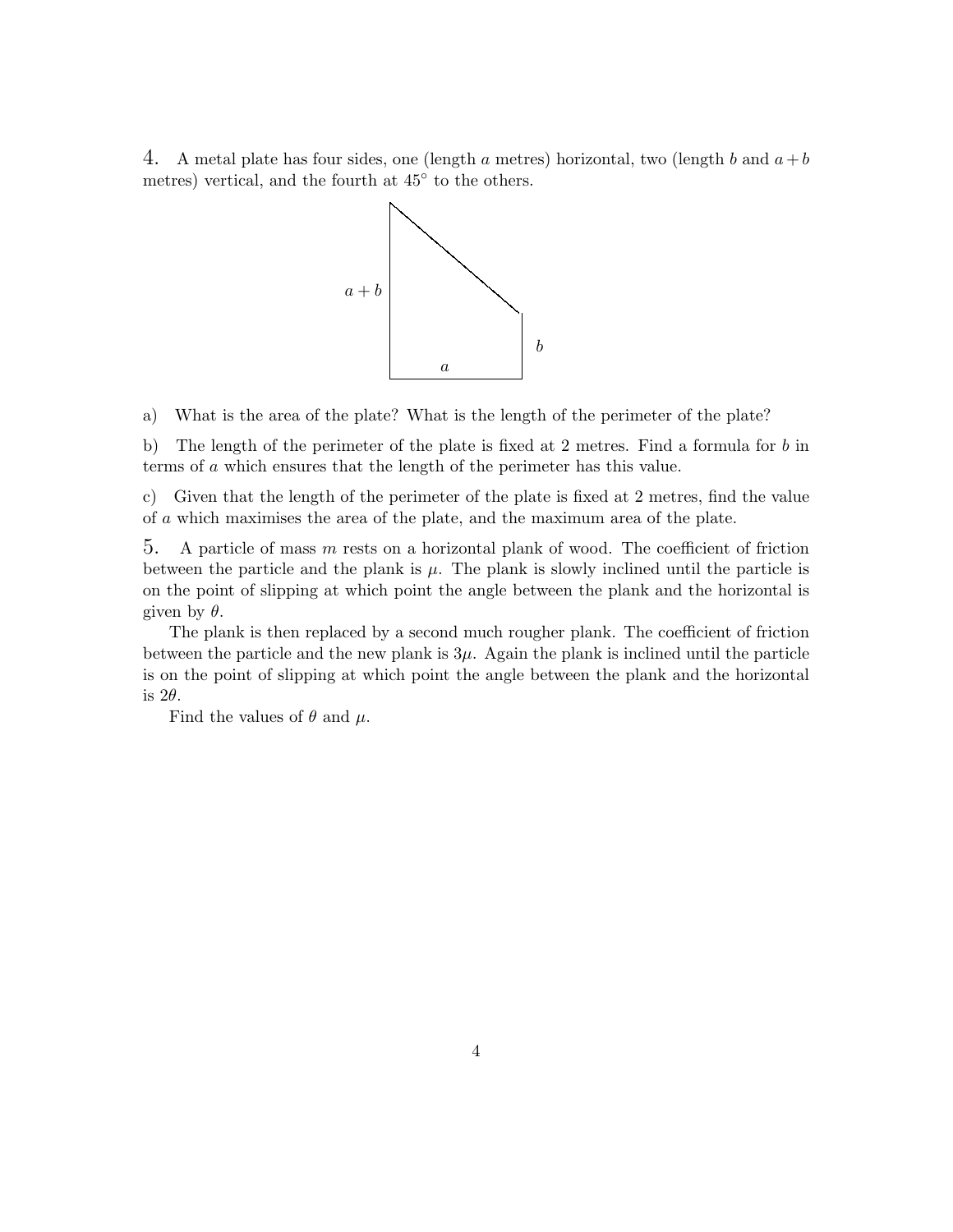6. Inspector Code of the Swansea police is investigating a robbery. The suspects are A, B, C and D, and it is known that nobody else could have been involved. The following facts have been established:

- i) At least two people committed the robbery.
- ii) If A was involved, then exactly three people did the robbery.
- iii) If C was involved, then also D is guilty.
- iv) If exactly two people were involved, then one of them was B.

Are the following statements definitely true, definitely false, or is it not known whether they are true or false?

(a) All four suspects are guilty.

(b) If exactly two people were involved, then D is guilty.

(c) If exactly three people were involved, then A is guilty.

(d) D is guilty.

7. A company makes two sorts of necklaces. Design A consists of a string of stones between two gold end pieces. Design B has no end pieces, so the wearer can move the stones round the string to start with any of the stones. All stones of a particular type are effectively identical. The following picture shows the designs, with four stones.



(a) How many different necklaces can be made of type A with four stones, one each of the gemstones diamond, ruby, emerald and onyx?

(b) How many different necklaces can be made of type B with four stones, one each of the gemstones diamond, ruby, emerald and onyx?

(c) How many different necklaces can be made of type A with five stones, one each of the gemstones diamond, ruby, emerald and two onyx?

(d) How many different necklaces can be made of type B with five stones, one each of the gemstones diamond, ruby, emerald and two onyx?

(e) How many different necklaces can be made of type A with  $n + 2$  stones, one each of the gemstones diamond and ruby, and  $n$  onyx?

(f) How many different necklaces can be made of type B with  $n + 2$  stones, one each of the gemstones diamond and ruby, and  $n$  onyx?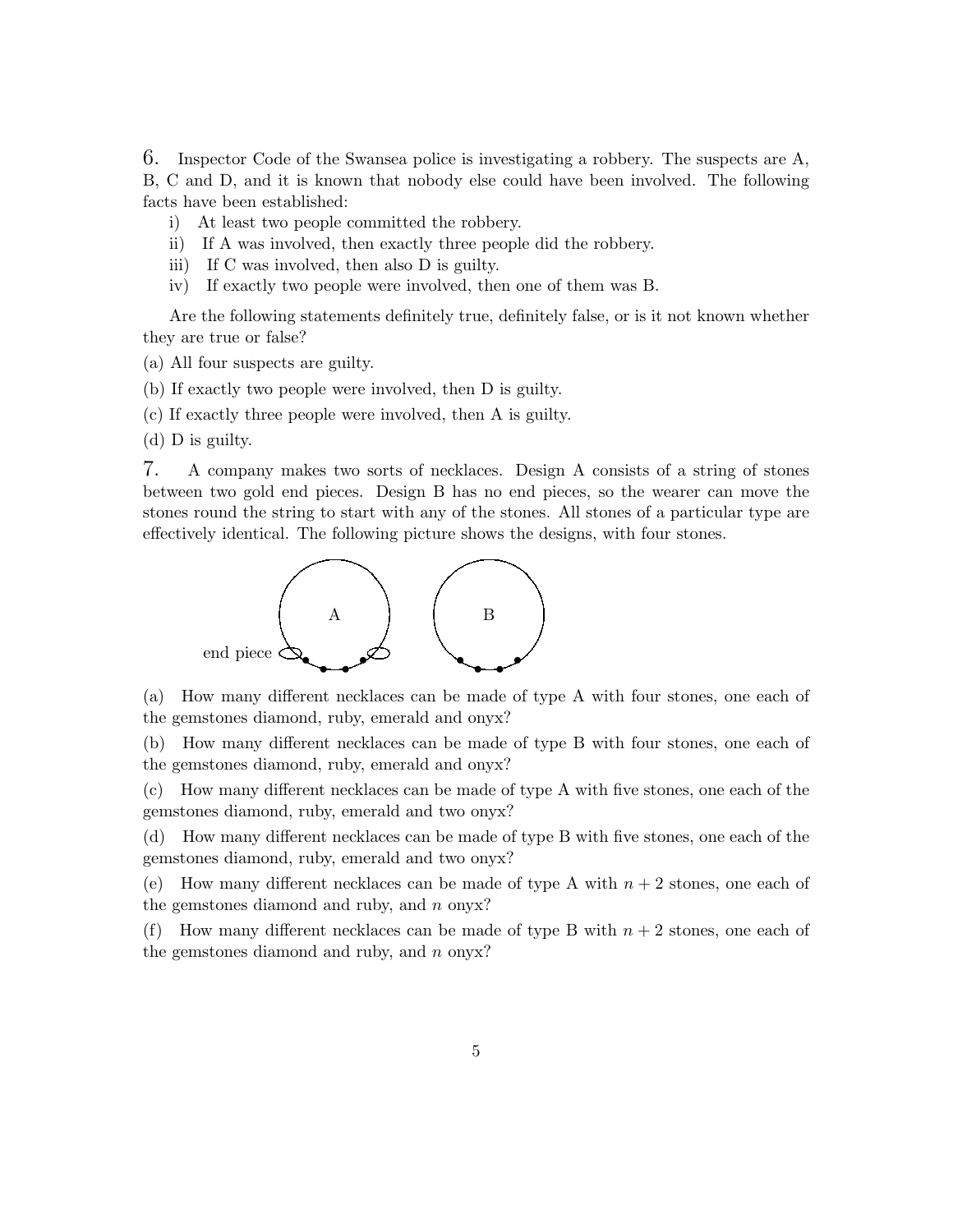8. A canon ball and a feather are dropped from the top of the leaning tower of Pisa which is 56m tall. The canon ball has mass  $M$  Kg and the feather has a mass  $m$  Kg where  $M > m$ . Given that the air resistance felt by the cannon ball is negligible and the air resistance felt by the feather has magnitude  $mkv^2$  where  $k > 0$  is some constant and v is the speed of the feather, calculate the speed with which the cannon ball and the feather will hit the floor.

9. A vase initially contains 3 black balls and 7 white balls. Apart from colour, the balls are identical. Balls are taken from the vase without looking, so the choice is random. (a) A ball is taken from the vase, its colour is noted, and it is returned. The vase is shaken to mix the balls. Then another ball is taken from the vase. What is the probability that both balls were white? What is the probability that the balls were different colours? (b) A ball is taken from the vase, its colour is noted, and it is not returned, leaving 9 balls in the vase. The vase is shaken to mix the balls. Then another ball is taken from the vase. What is the probability that both balls were white? What is the probability that the balls were different colours?

(c) A ball is taken from the vase, its colour is noted, and three balls of that colour are put in the vase (so the vase now has a total of 12 balls). The vase is shaken to mix the balls. Then another ball is taken from the vase. What is the probability that both balls taken from the vase were white? What is the probability that the balls were different colours?